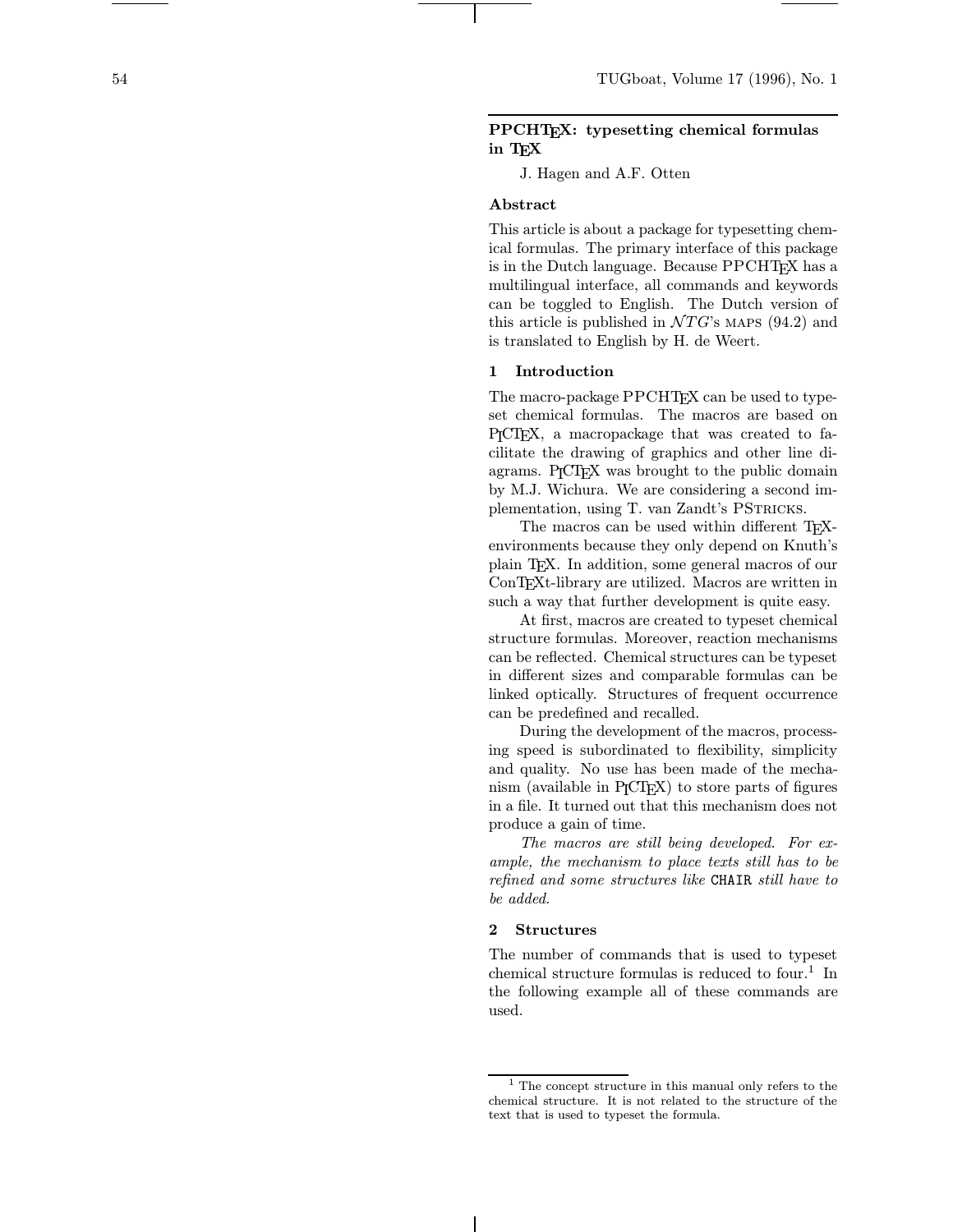

Example 1 \setupchemical[axis=on,border=on] \startchemical \chemical[SIX,B,R,RZ][1,2,3,4,5,6] \stopchemical

Different features of the typesetting can be set up with \setupchemical. If something is set up in this way, the setups are valid for all the following formulas.<sup>2</sup>



## Example 2

\startchemical[border=on,width=6000] \chemical[CARBON,CB1][A,B,C,D,E,F] \stopchemical

As can be seen from both examples, \chemical is the central command. This command, that can be typed many times within a \start-\stop-pair, gets one or two arguments. These arguments are given between [ ]. The first argument refers to the bonds that are to be drawn. The second argument contains the atoms or molecules that are to be reflected. Text is typesetted in a mathematical mode, so everything that is normally allowed between \$ \$ can be given.

We work out the first example. First of all the keyword SIX is given. By using this word we can indicate that we want to draw a sixring structure. In the same way we can use the keywords ONE, THREE, FOUR, FIVE, NEWMAN and CARBON.



Within these structures chemical bonds between c-atoms can be indicated in a comparable way. For instance, in this example we use B and R. Bonds are numbered and can be indicated in different ways:

\chemical[SIX,B1,B2,B3,B4,B5,B6] \chemical[SIX,B135] \chemical[SIX,B1..5]

These commands create parts of a sixring structure. R enables us to add substituents to the sixring structure. The command R draws the beginning of a bond with a substituent from an angular point in the sixring structure ( $\angle$  120<sup>°</sup>). The concerning angular point is indicated with a number.

## \chemical[SIX,B1..6,R1..6]

The above mentioned command only places bonds to substituents. Substituents themselves are indicated with RZ. Therefore in this case, numbers

<sup>2</sup> Obviously the scope can be confined by using { } and the grouping macros ..group. The setups can also be given immediately after \startchemical. In that case the setups are applied to one formula.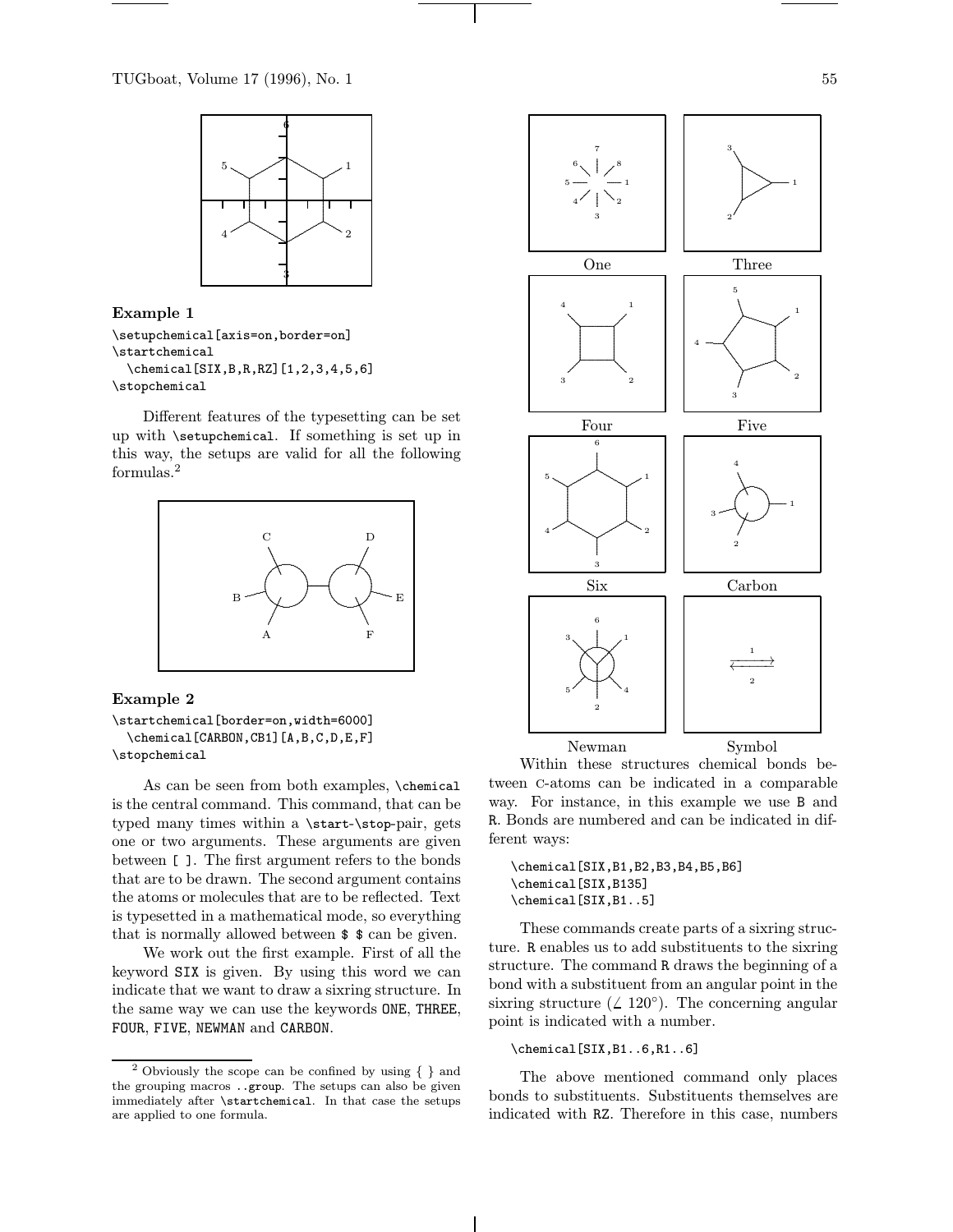are being used to mark the position. In the second optional argument substituents are given as text.



## Example 3

\startchemical[border=on,width=4500] \chemical[SIX,B1..6,R1..6,RZ1..3][CH\_3,CH\_3,OH] \stopchemical

If the second argument is omitted, no text is placed, so the command RZ1..3 has no effect.

## 3 Definitions

It is possible to build a library of structures. As we wish, we can recall these structures at a later point of time and provide them with extra components. Furthermore they can serve as building blocks for more complex structures. Structures can be predefined with the TEX-primitive \def.

If a structure, for example [SIX,B,R,RZ], is often used, it is practical to predefine this structure.

## \def\sixring{\chemical[SIX,B,R,RZ]}

Instead of \def the following command can be used. In this case an already existing definition will be announced.

```
\definechemical[sixring]
  {\chemical[SIX,B,R,RZ]}
```
Although both ways of defining are allowed, the second way is more robust. Protective measures are taken to avoid conflicts with existing commands.

The command \chemical[sixring] provides a sixring structure without substituents. No second argument is given.



Example 4

```
\definechemical[sixring]
  {\chemical[SIX,B,R,RZ]}
```
\startchemical[border=on,width=6000] \chemical[sixring] \stopchemical

If we want to add six substituents, we have to carry out the following actions:



## Example 5

\definechemical[sixring] {\chemical[SIX,B,R,RZ]}

\startchemical[border=on,width=6000] \chemical[sixring]% [R\_1,R\_2,R\_3,R\_4,R\_5,R\_6]

\stopchemical

The sixring structure can also be defined without substituents (RZ). In this case no substituents are expected if the command \chemical is given. Even now substituents can be placed, as is shown by the following example.



# Example 6

\definechemical[sixring] {\chemical[SIX,B,R]}

```
\startchemical[border=on,width=6000]
  \chemical[sixring,RZ][A,B,C,D,E,F]
\stopchemical
```
Essentially the number of possibilities is unlimited. One should be aware of the fact that the atoms and molecules of the second argument are raised in the sequence of the first argument.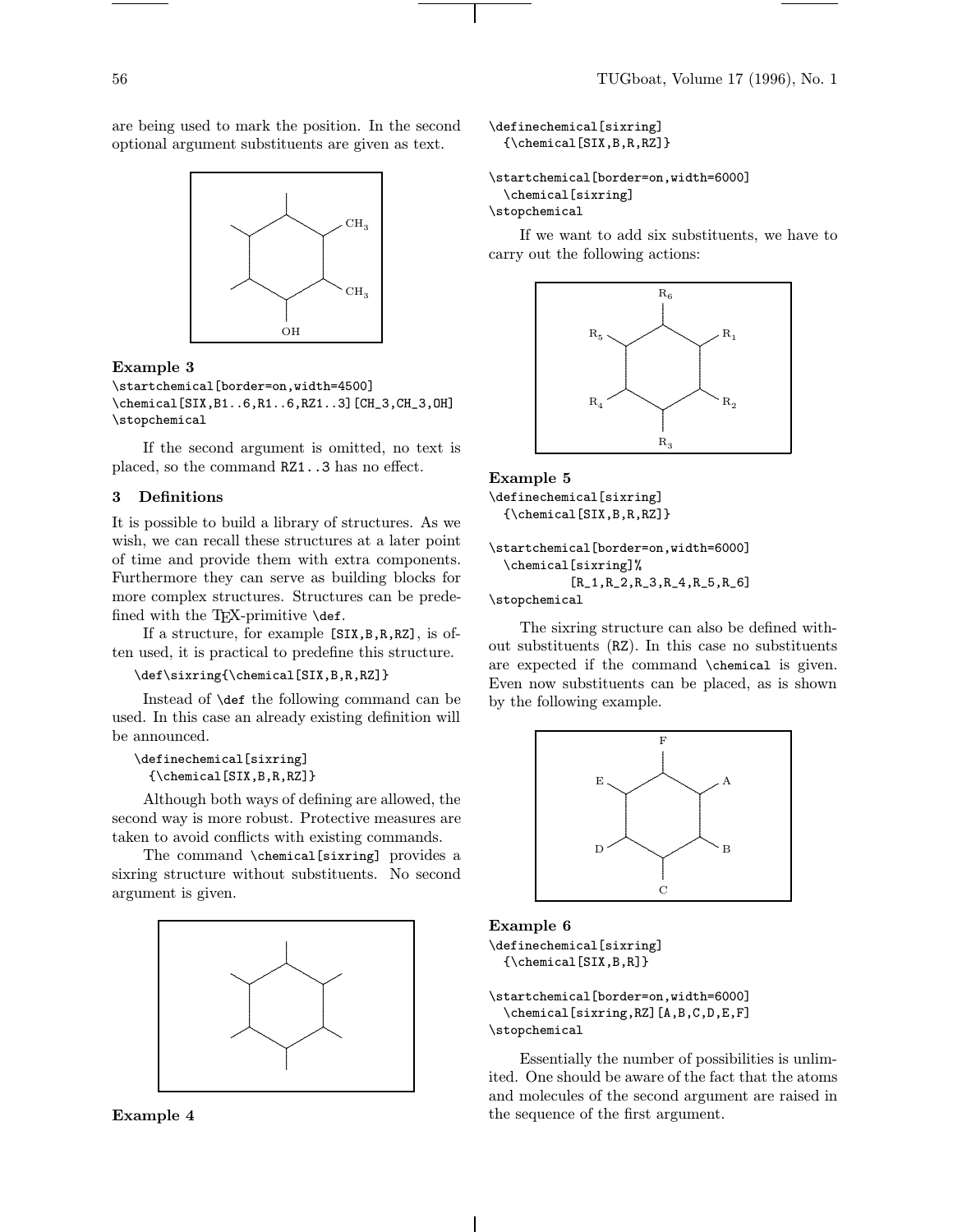In a definition atoms and molecules (texts) can also be placed.

```
\definechemical[sixring]
 {\Lambda[SIX,B,R,RZ135][R_1,R_3,R_5]}
```
So in this definition always three substituents are added. If we decide to add more substituents, we have to explicitly state that we are dealing with a sixring structure (SIX).



## Example 7

```
\definechemical[sixring]
{\chemical[SIX,B,R,RZ135][R_1,R_3,R_5]}
```

```
\startchemical[border=on,width=6000]
  \chemical[sixring,SIX,RZ246][A,B,C]
\stopchemical
```
So in definitions, the command \chemical has a global character and the command \chemical[][] has a local character. The idea behind this is that in the first case a series of commands is inserted and in the second case a complete independent structure is inserted.

In a definition the command \chemical can occur more than once. The last example can also be recalled with:



## Example 8

\definechemical[sixring] {\chemical[SIX,B,R,RZ135][R\_1,R\_3,R\_5] \chemical[SIX, RZ246]}

```
\startchemical[border=on,width=6000]
  \chemical[sixring][A,B,C]
\stopchemical
```
If PPCHTEX makes mention of an unknown command, one has probably forgotten to type a structure command, like SIX or FIVE.

## 4 Bonds

In this section we show the bonds that can be found in the different chemical structures. The meaning of the commands will be explained by the reviews that are stated further in this article.

In the left column the complete bonds are shown, in the right column only the shortened bonds. Due to these shortened bonds, atoms and molecules can be attached to a bond. Bonds can be shortened on both sides, left  $(-)$  as well as right  $(+)$ .

| Bond | SB Single Bond          |
|------|-------------------------|
|      | $-SB$ Left Single Bond  |
|      | $+SB$ Right Single Bond |

Table 1: Saturated bonds

A bond can be followed by one or more numbers or a range, for instance: B1, B135 and B1..5. If all bonds are necessary, only B can be given.

In a ring structure an extra bond can be given and furthermore double or triple bonds can be introduced between atoms and molecules.

| EB   Extra Bond | DB   Double Bond |
|-----------------|------------------|
|                 | TB Triple Bond   |

Table 2: Unsaturated bonds

A bond, in a sixring structure for example, can be shortcut. In this case the atom is given that has to be omitted, therefore a circle can be drawn in a sixring structure.

|  | Shortcut |  | Carcle |
|--|----------|--|--------|
|--|----------|--|--------|

Table 3: Special bonds

Substituents can be attached to the angular points and depending on the presence of atoms and molecules the bonds can be short or long.

It is possible to bind substituents to the structure by double bonds.

Text can be linked to bonds. These texts are collected from the second set behind \chemical in the sequence that is given.

The atoms—/—molecules are numbered clockwise. In this case, combinations are allowed. With Z0 (z zero) a text can be placed in the middle of a structure.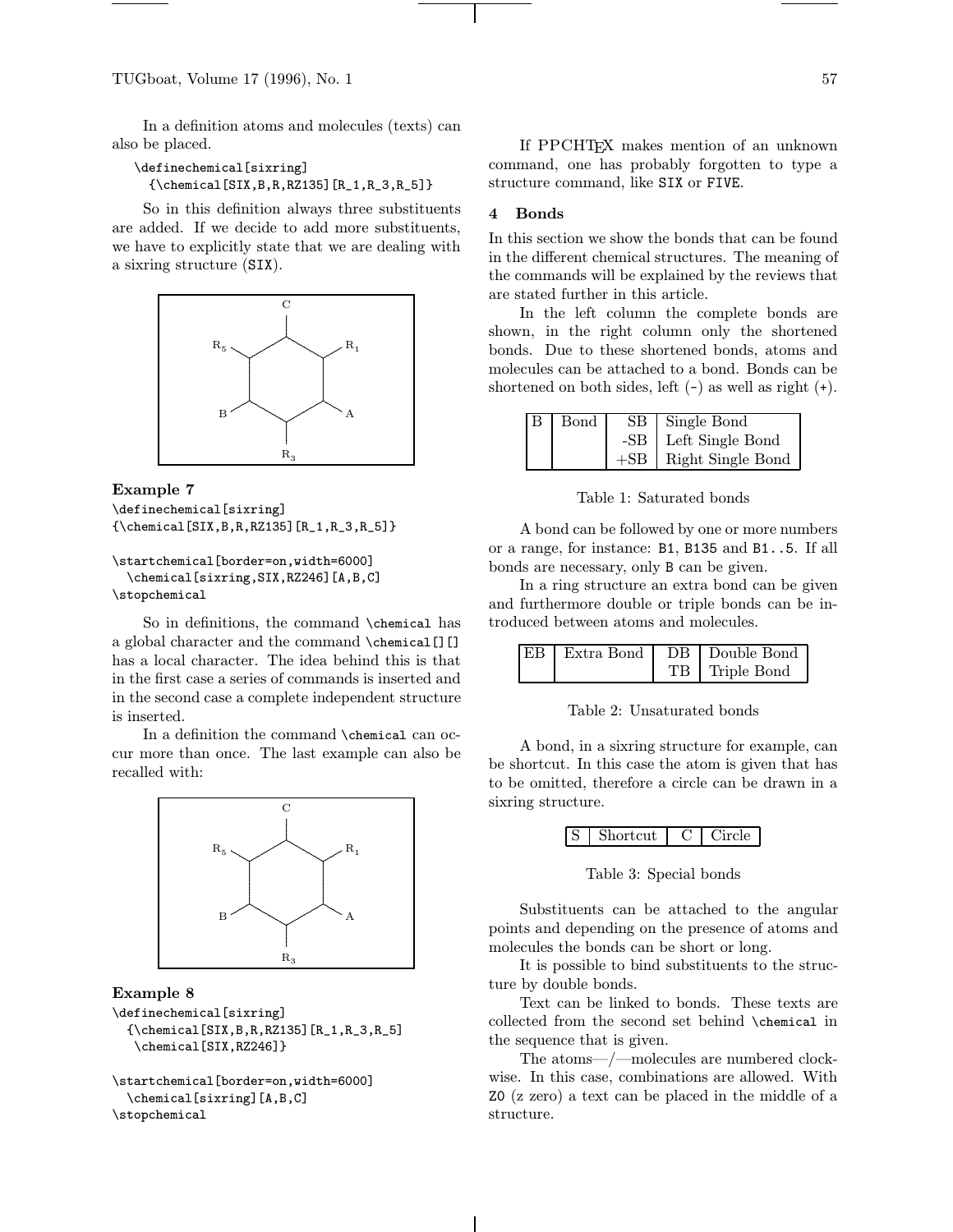| R.          | Radical              |
|-------------|----------------------|
| SR.         | Single Radical       |
| -R.         | Left Radical         |
| $-SR$       | Single Left Radical  |
| $+R$        | Right Radical        |
| $+{\rm SR}$ | Single Right Radical |

Table 4: Bonds to substituents

|  | ER   Extra Radical   DR   Double Radical |
|--|------------------------------------------|

Table 5: Double bonds to substituents

While positioning the atoms and molecules in the text, their (possible) dimensions are taken into account. In this case the width of  $C$  and the height of  $C_m^n$  play a prominent role. However, this mechanism can still be refined.

## 5 Combinations

Structures can be combined to complex compounds and can be moved to other structures by using MOV, ROT, ADJ and SUB.

These four commands have another effect within the different structures. For example, the angle used to rotate at \chemical[FIVE,ROT1,B] differs from the angle that is used at \chemical[SIX,ROT1,B].

In addition, within CARBON it is possible to mirror a structure. This can be done with MIR.

The direction of a displacement or the amount of the rotation is indicated by a number. Since these commands are closely related to the actual structure, they must be given before bonds and texts are drawn. It makes a difference whether one gives the command \chemical[FIVE,B,ROT1,R] or \chemical[FIVE,ROT1,B,R]. The first call delivers an unwanted result.

| $Z$   Atom | $RZ$ Radical Atom        |
|------------|--------------------------|
|            | $-RZ$ Left Radical Atom  |
|            | $+RZ$ Right Radical Atom |

Table 6: Atoms and molecules (radicals)

| MOV        | Move       | move the same kind of         |
|------------|------------|-------------------------------|
|            |            | structure in the direc-       |
|            |            | tion of a bond                |
| ADJ        | Adjacent   | move a different kind         |
|            |            | of structure in the di-       |
|            |            | rection of the $x$ - or $y$ - |
|            |            | axis, linked to a bond        |
| <b>SUB</b> | Substitute | move a structure rela-        |
|            |            | tive to another one in        |
|            |            | the direction of the $x$ -    |
|            |            | or $y$ -axis                  |
|            |            | rotate a structure            |

Table 7: Displacements and rotations.

| MIR<br>Mirror<br>mirror a structure |
|-------------------------------------|
|-------------------------------------|

Table 8: Mirroring



### Example 9

\startchemical[border=on,width=4500,right=3500] \chemical[SIX,B,MOV1,B] \stopchemical

Successively a sixring structure is drawn: SIX,B, a displacement is realized in the direction of bond 1: MOV1, and a second sixring structure is drawn: B. A displacement with MOV concerning a sixring structure can be realized in six directions, as opposed to a displacement with ADJ, which is realized in the four axis-directions  $(x, -x, y, -y)$ . In a sixring structure some of these displacements coincide. The above example also could have been achieved with: [SIX,B,ADJ1,B].

It is also possible to combine different structures. For instance, SIX can be linked to a structure FIVE. The mechanism that is responsible for this linking is for the greater part hidden from the user. In the following example a sixring structure is successively drawn: SIX,B, a displacement along the positive x-axis is achieved:  $ADJ1$ , and a rotated fivering structure is drawn: FIVE,ROT3,B.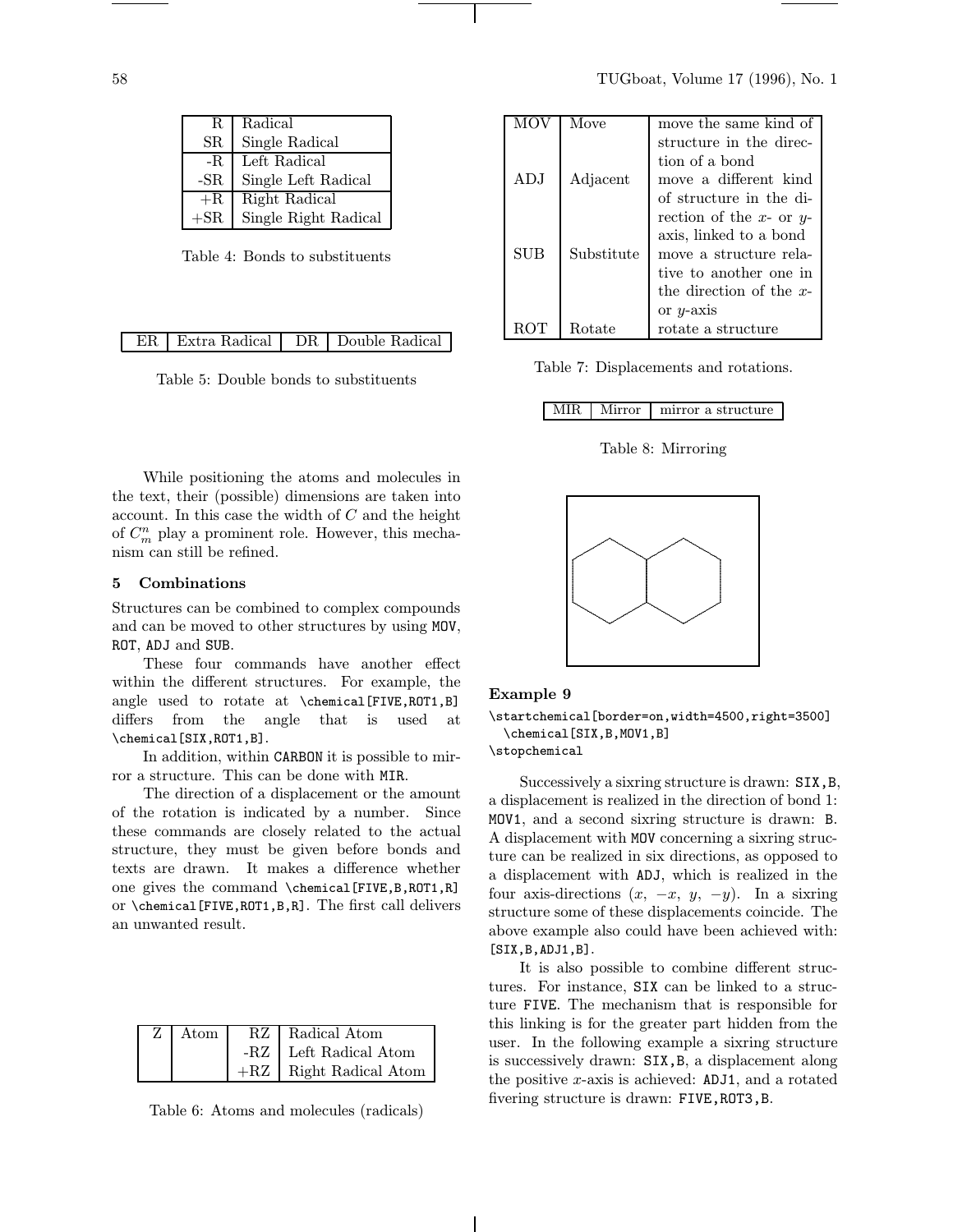

### Example 10

\startchemical[border=on,width=4500,right=3500] \chemical[SIX,B,ADJ1,FIVE,ROT3,B] \stopchemical

A transition to a connected structure can be achieved with ADJ. To get a good connection, one of the two structures have to be rotated with ROT. If a structure is not directly linked, but through a bond, one uses SUB. Rotations are made in steps of 90 degrees, clockwise. Displacements with ADJ and SUB are achieved in the four axis-directions.



## Example 11

```
\startchemical[border=on,width=4500,right=3500]
  \chemical[SIX,ROT2,B,R6,SUB1,FIVE,B,R4]
\stopchemical
```
We can therefore conclude that the sequence of the given commands is very important. An obvious sequence of commands is as follows:

```
\chemical
```

```
[structure, \frac{1}{2} SIX, FIVE,...
bonds inside the structure, % B,C,EB,...
bonds outside the structure,% R,DR,...
locations of atoms, \frac{1}{2} \frac{1}{2}locations of substituents] % RZ,-RZ,...
[atoms,
```
substituents]

As a rule, the connection of structures is reduced to some translations and rotations. Although it may not seem so, a certain systematic is enclosed. In fact, the process could be simplified. The automation that was already achieved in former versions has been undone: it turned out that 'hidden' rotations induce misunderstandings with regard to

the place of bonds. Furthermore, it is easier to provide a structure that is not rotated with bonds, atoms and molecules than to provide a rotated structure. It is better to define the parts of a complex structure first, possibly with translations, and to rotate the complete complex structure later.

## 6 Axis

Structures are typeset in a bounded space, for convenience indicated by axis. The dimensions of the axis and the location of the origin can be defined in the setup. In addition the axis can be made visible (for the sake of the location in the text) and a border can be drawn.



## Example 12

```
\startchemical
  [axis=on,
  width=6000,height=4000]
  ...
  ...
\stopchemical
```


## Example 13

```
\startchemical
  [axis=on,
  left=2000,right=4000]
  ...
  ...
\stopchemical
```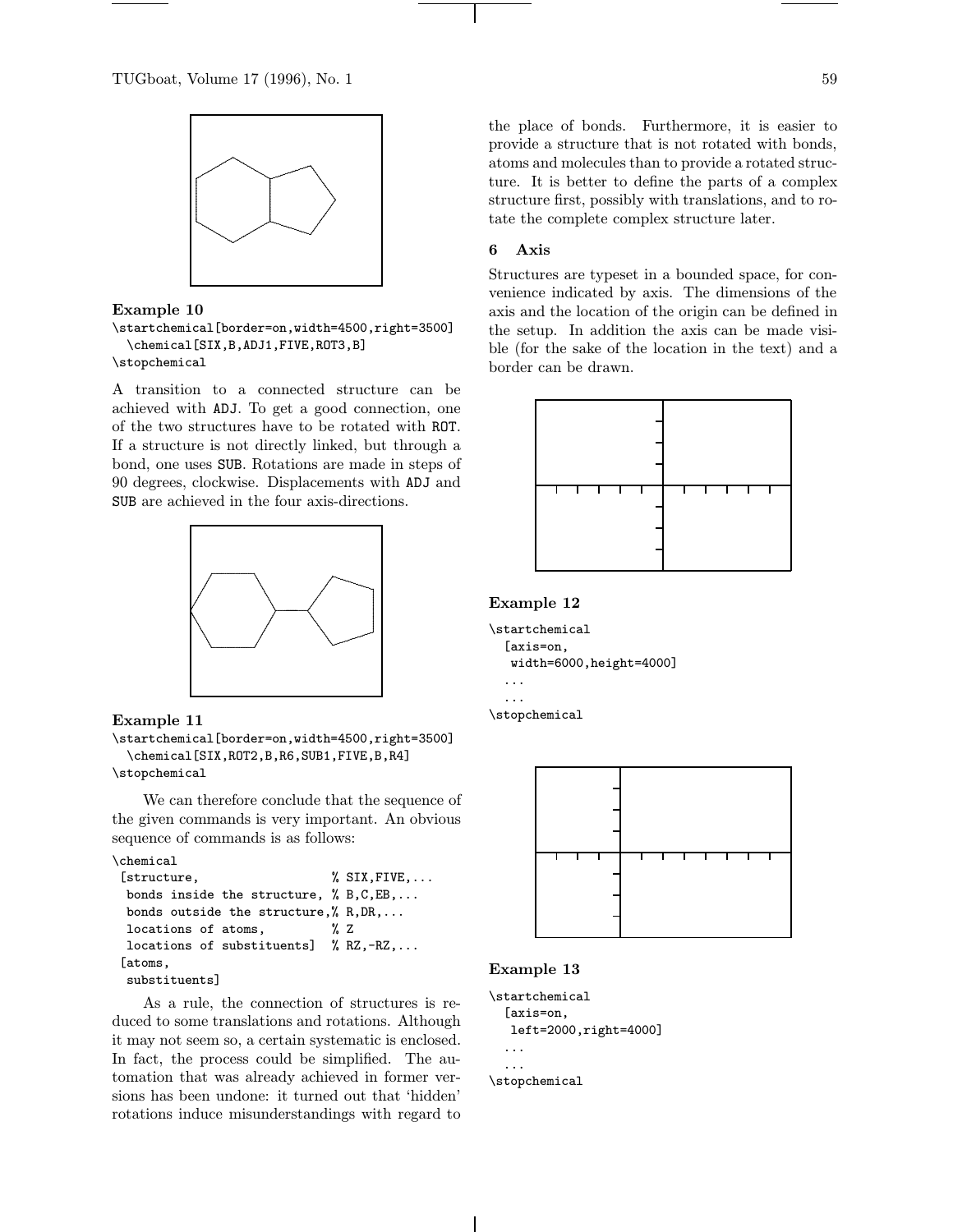

# Example 14

```
\startchemical
  [axis=on,
  width=6000,right=1000]
  ...
  ...
\stopchemical
```
The dimensions of the structure are determined by the dimensions of the axis. However, if at least one of following two options width=fit and height=fit is given, the dimensions of the total structure are determined by the real dimensions. Whatever is chosen is depending on the way structures are placed in the text. Side by side, on top of each other, etc. Example 12 shows the standard setups.

Within a \start-\stop-pair P<sub>I</sub>CT<sub>F</sub>X-macros can be used. Of course, some caution must be taken into account.

|  | $\blacksquare$ |  |  | <b>The Contract Contract Service</b> |  |  |
|--|----------------|--|--|--------------------------------------|--|--|
|  |                |  |  |                                      |  |  |
|  |                |  |  |                                      |  |  |

Example 15

```
\startchemical
  [axis=on,
  width=6000,top=1000,bottom=3000]
  ...
  ...
\stopchemical
```
## 7 Setups

The behavior of the macros and the layout of the formulas can be adapted to one's personal needs. After both \startchemical and \setupchemical setups can be given.

| variable    | values            | default        |
|-------------|-------------------|----------------|
| width       | number            | 4000           |
| height      | $\hbox{number}$   | 4000           |
| left        | number            |                |
| right       | number            |                |
| top         | number            |                |
| bottom      | number            |                |
| resolution  | number            | see manual     |
| corps       | 8pt 9pt 10pt etc. | see manual     |
| style       | \rm \bf etc.      | see manual     |
| scale       | number small      | medium         |
|             | medium big        |                |
| size        | small medium big  | medium         |
| status      | start stop        | $_{\rm start}$ |
| option      | test              |                |
| axis        | on off            | оff            |
| border      | on off            | off            |
| alternative | 12                | 1              |
| offset      | HIGH LOW          | LOW            |

## Table 9: Setups for structures

The axis reaches from  $-2000$  to  $+2000$ , in height as well as in width. The point Z0 is situated at  $(0,0)$ . Other setups can be set up with left, right, above and/or under in combination with width and height.

The dimensions of the characters can be set up with size. In doing so, the TEX-primitives \textsize, \scriptsize and \scriptscriptsize are used. The dimensions of the structure itself can be set up with  $scale(1..1000)$ . The scale is also determined by corps. The keywords small, medium and big are attuned.

In the mathematical mode commands like \rm, \bf and \sl can be utilized in TEX as well as in ConTEXt. PPCHTEX by default uses  $\rm \Delta$ n. An alternative command can be set up with style. For instance in example 16 the substituents are typeset bold.



Example 16 \startchemical[border=on,style=\bf]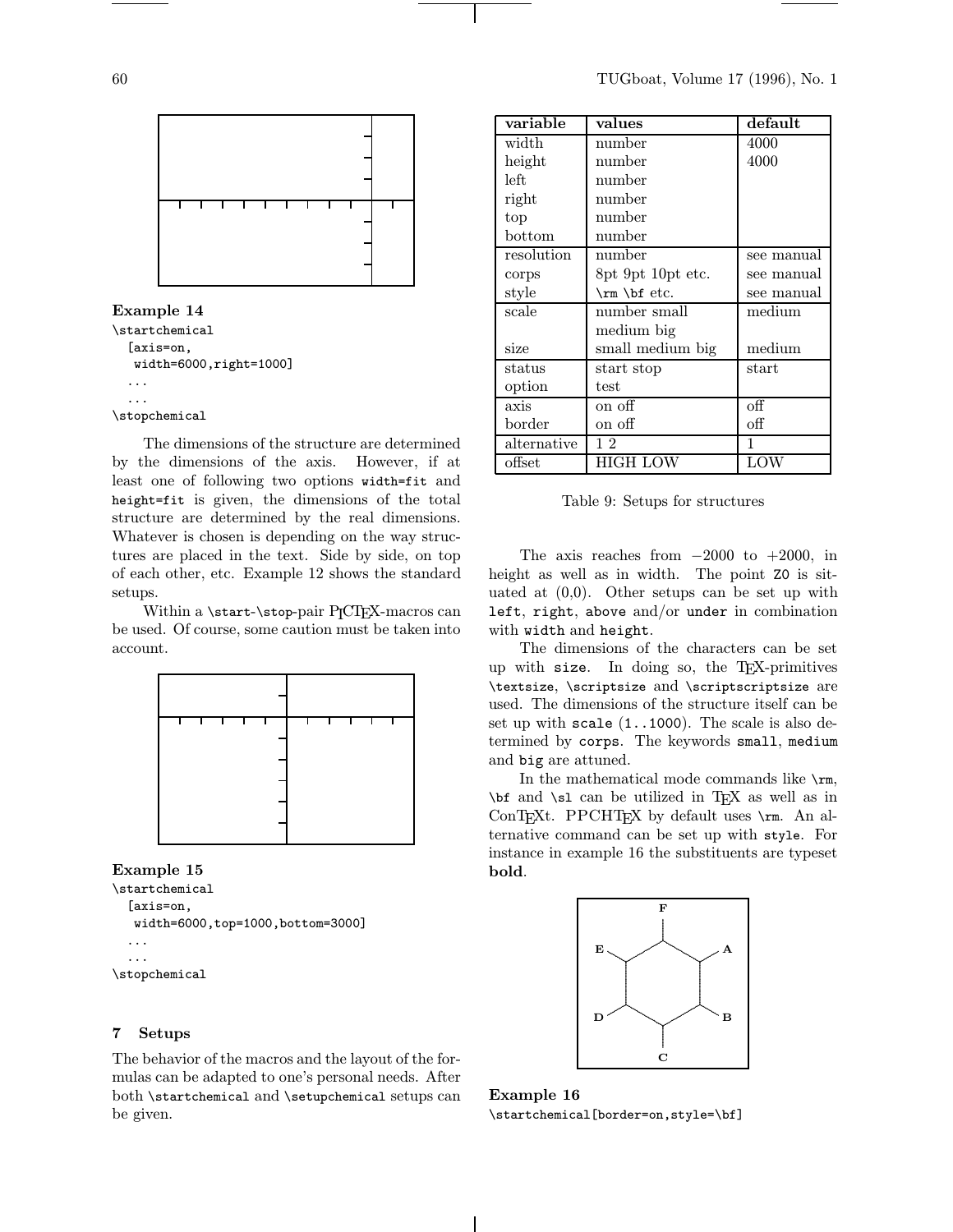\chemical[SIX,B,R,RZ][A,B,C,D,E,F] \stopchemical

For the time being style is valid for chemical formulas in the text as well as in a figure. The suband superscripts also change, as can be seen from:  $CH<sub>4</sub>, CH<sub>4</sub>$  and  $CH<sub>4</sub>$ . Successively the setups are: \rm, \bf and \sl. When formulas are typeset in italic (\it), baseline-distances can be greater than normal. Within ConTEXt bold-slanted (\bs) and bold-italic (\bi) are also available. All these commands automatically adjust to the actual style  $(\s, \rm, \tt),$  $CH_4$ ,  $CH_4$  etc.

The time-consuming calculations can be shortcircuited with status. The variables border and axis speak for themselves. A border round a text can be drawn with option=test. By doing so, one can see how things are aligned. The quality of the lines is set up with alternative. By default, PICTEX uses a 5 point period to draw the lines. As one chooses alternative 2 smaller points are used. Therefore thinner lines are drawn.

The offset refers to the position of the sub- and superscripts. By using HIGH the subscripts are positioned high  $(H_2O)$ . Obviously, with LOW, the subscripts are positioned a little lower  $(H_2O)$ .



Example 17 \startchemical[border=on,option=test,% alternative=2]

\chemical[SIX,B,R,RZ][R\_1,R\_2,R\_3,R\_4,R\_5,R\_6] \stopchemical

## 8 Dimensions

A structure can be shown in different sizes. Dimensions can be set up with size and scale.



### Example 18

\startchemical[scale=small,size=small] \chemical[SIX,B,R,RZ][1,2,3,4,5,6] \stopchemical



## Example 19

\startchemical[scale=medium,size=medium] \chemical[SIX, B, R, RZ][1, 2, 3, 4, 5, 6] \stopchemical



### Example 20

\startchemical[scale=big,size=big] \chemical[SIX, B, R, RZ][1, 2, 3, 4, 5, 6] \stopchemical

Scaling can take place between 1 and 1000. The values belonging to the keywords small, medium and big are attuned.

### 9 Symbols

To typeset reaction equations some symbols are available. In the following figure an equation is shown. This equation is defined as follows:

\setupchemical [width=fit, height=5500, under=1500] \hbox {\startchemical \chemical[SIX,B,ER6,RZ6][0] \stopchemical \startchemical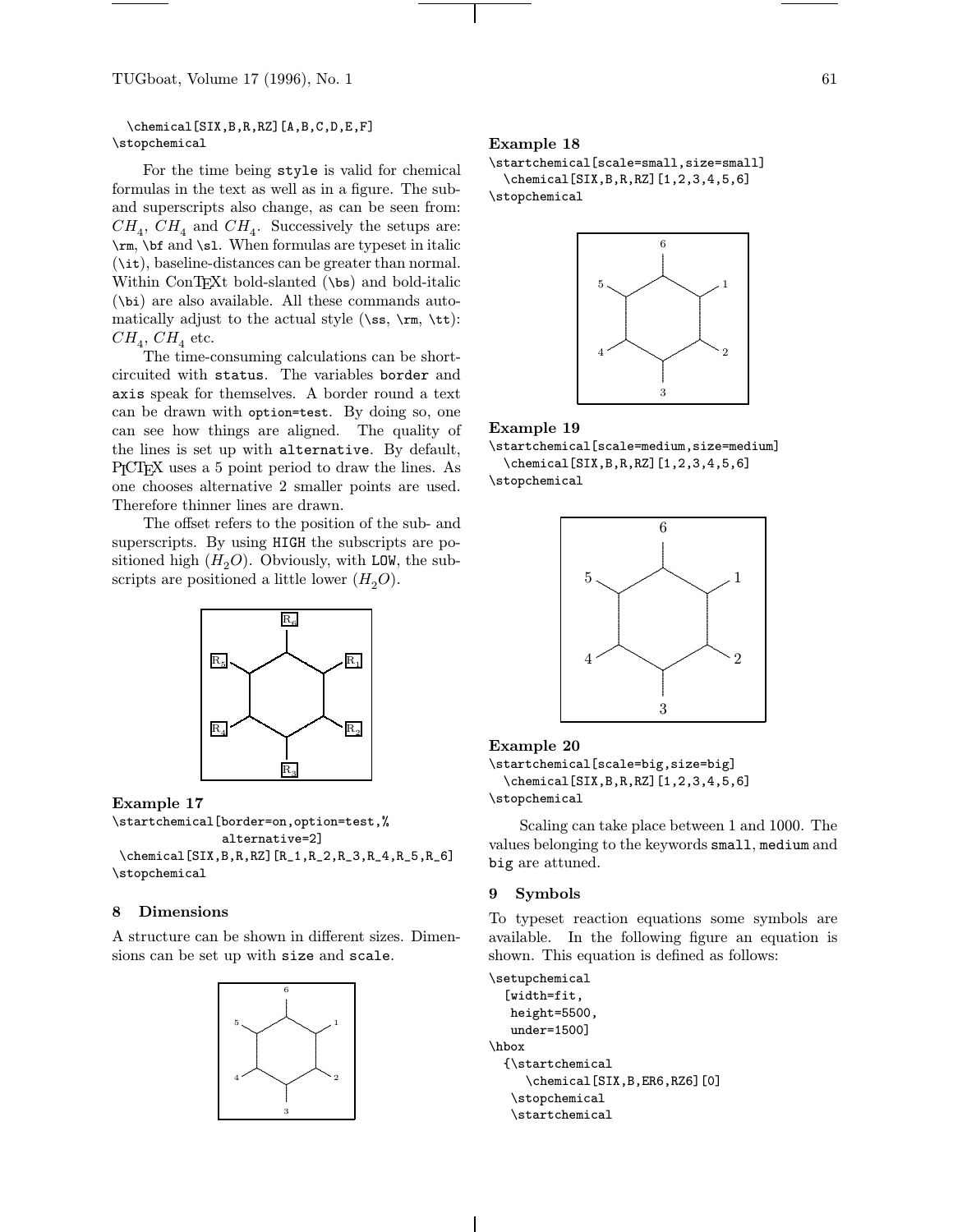```
\chemical[SPACE,PLUS,SPACE]
\stopchemical
\startchemical
   \chemical[FIVE,ROT4,B125,+SB3,-SB4,Z4,%
            SR4,RZ4][N,H]
\stopchemical
\startchemical
   \chemical[SPACE,GIVES,SPACE][?]
\stopchemical
\startchemical
   \chemical[SIX,B,EB6,R6,SUB4,FIVE,ROT4,%
             B125,+SB3,-SB4,Z4][N]
\stopchemical}
```
The command \hbox is necessary to position the structures behind each other. The symbols GIVES and PLUS speak for themselves. Extra space can be achieved with SPACE.



An equilibrium can be shown with EQUILIBRIUM. A text can be set above GIVES and EQUILIBRIUM. In the example this text is a question mark.

## 10 Special features

By using ONE, Z0 can consist of more than one atom. In this case, the reserved space is insufficient. If more space is needed for the command Z0, the bonds 1, 2 and 8 can be moved with the command OFF, which means 'offset'. Below, an example of the use of this command is given.

```
\startchemical[width=fit]
  \chemical
    [SIX,B,C,ADJ1,
    FIVE,ROT3,SB34,+SB2,-SB5,Z345,DR35,SR4,%
     CRZ35,SUB1,ONE,OFF1,SB258,Z0,Z28]
    [C,N,C,0,0,CH,COOC_2H_5,COOC_2H_5]
\stopchemical
```
In this case the offset is 1, which means that we use one extra character. Though definitions appear to be quite complicated at first, they can best be constructed by defining the separate parts first. The rotation can best be made last.



A new command is seen in the above example: CRZ. This command can be used to position an atom or a molecule in line with a bond, which is desirable in this case. This positioning could have been achieved with the command RZ, since one can influence the spacing with the second set:  $\{\setminus, 0\}$  instead of {O}.

|  |  |  | OFF   Offset   CRZ   Centered Radical Atom |
|--|--|--|--------------------------------------------|
|--|--|--|--------------------------------------------|

Table 10: Special commands

## 11 Text formulas

Along with the typesetting of structure formulas, the typesetting of reaction equations is supported too. Therefore, the previously described command \chemical has another two versions:

```
\chemical{formula}
\chemical{formula}{text}
```
This command will fit to the position in the text. This means that a difference is made between:

- a text-mode
- a mathematical text-mode
- a mathematical display-mode

If the command is given in the current text, automatically \$ \$ are set round the command. In this way the command \chemical{NH\_4^+} delivers the formula  $NH_4^+$ .

The same result is achieved by placing the command between \$ \$. Therefore in both cases the second argument is omitted. If we type the command between \$\$ \$\$, the second argument is obliged. The second argument may be empty:

```
$$
```
\chemical{2H\_2}{} \chemical{PLUS}{} \chemical{O\_2}{} \chemical{GIVES}{} \chemical{2H\_2O}{}

\$\$ gives:

 $2H_2 + O_2 \longrightarrow 2H_2O$ 

This formula can also be defined in a shorter way:

\$\$\chemical{2H\_2,PLUS,O\_2,GIVES,2H\_2O}{}\$\$ or even: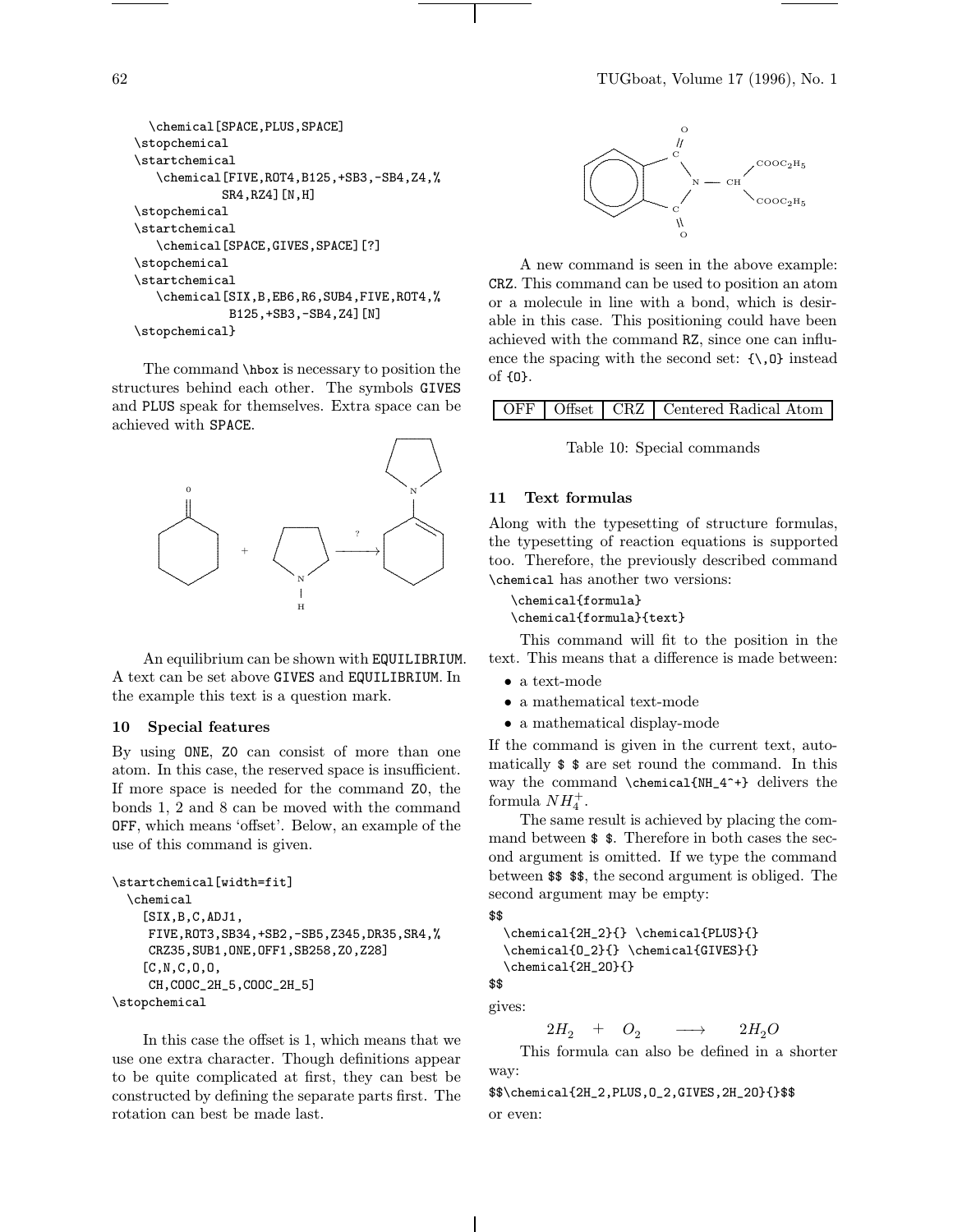## \$\$\chemical{2H\_2,+,O\_2,->,2H\_2O}{}\$\$

The more experienced TEXuser will notice that the plus-sign as well as the arrow are located at the baseline; i.e., just compare  $+$  and  $+$ . Independent of the size of reflection, the + and the  $\rightarrow$  are aligned.

In addition to PLUS and GIVES, EQUILIBRIUM can be given, which delivers double arrows (<->).

This formula can also be typeset in the current text, where a smaller layout is chosen:  $2H_2 + O_2 \longrightarrow$  $2H<sub>2</sub>O$ . It is also possible to show bonds. For example, the rather long sequence

\chemical{H,SINGLE,CH,DOUBLE,HC,SINGLE,H} gives  $H - CH \equiv HC - H$ .

This can also be achieved in a shorter way:

\chemical{H,-,CH,--,HC,-,H}.

A triple bond can be called with TRIPLE or --:  $HC = CH$ .

Now we just return to the display mode. The second argument can be used to give an explanation of the formula:

### \$\$

```
\chemical{2H_2}{hydrogen} \chemical{PLUS}{}
\chemical{O_2}{oxygen}
\chemical{GIVES}{violent} \chemical{2H_2O}{}
$$
```
gives:

 $2H<sub>2</sub>$ hydrogen  $O_2$ oxygen  $\longrightarrow 2H_2O$ 

The size of the formulas that are placed in the text can be set up with the setup-command:

| variable values |                        | default |
|-----------------|------------------------|---------|
| textsize        | small medium big   big |         |

Table 11: Setups for text formulas

When big, medium or small is used,

\chemical{H,SINGLE,CH,DOUBLE,HC,SINGLE,H} gives the successive formulas:

 $H - CH = HC - H$   $H - CH = HC - H$   $H - CH = HC - H$ 

### 12 Subscripts

Sub- and superscripts are placed a little lower, as is recommended by Knuth in the T<sub>E</sub>Xbook. As such, the example on page 179 in the T<sub>EX</sub>book (that is chemically a bit strange) can be typeset by typing the command \chemical{Fe\_2^{+2}Cr\_2O\_4}. This command gives  $Fe_2^{+2}Cr_2O_4$ . Without a correction, the command would have given the result:  $\text{Fe}_2^{+2}\text{Cr}_2\text{O}_4.$ 

The location of the subscript is by default determined by the offset: HIGH or LOW. The offset can be overruled by the commands of the same name.



## Example 21

\startchemical[border=on,option=test,% alternative=2] \chemical[SIX,B,R1,HIGH,RZ1][NH\_3] \stopchemical

Although the location of the subscript can be set up by substituent, it is advisable to do this with the command \setupchemical. By doing so, all the formulas will be set up in the same way.

The keywords LOW and HIGH can also be used in text formulas, although this may lead to inconsistencies in layout. We can see that \chemical{HIGH, H\_2O}{} results in  $H_2O$  and \chemical{LOW,H\_2O}{} results in  $H_2O$ .

### 13 Installation

The package PPCHT<sub>F</sub>X is developed as an extension to ConTEXt but can be used with other packages. The macros can be found in the file m-chemie.tex, with the m standing for module. Therefore the macros are not standardly available.

Furthermore, the package can be used in combination with LAT<sub>E</sub>X. In this case the file m-chemie.sty is used too. $^3$  PPCHT<sub>F</sub>X can be activated by means of \documentstyle:

\documentstyle[m-chemic]{}

In addition to the English interface that was described earlier, a Dutch interface is available. The Dutch version is loaded with:

\documentstyle[m-chemie]{}

## 14 Some Dutch

The original interface of PPCHT<sub>EX</sub> is Dutch. One can switch back to Dutch with:

\resetinterface

Switching back to English can be done with:

\setinterface[english]

<sup>3</sup> The Dutch word chemie stands for chemistry in English.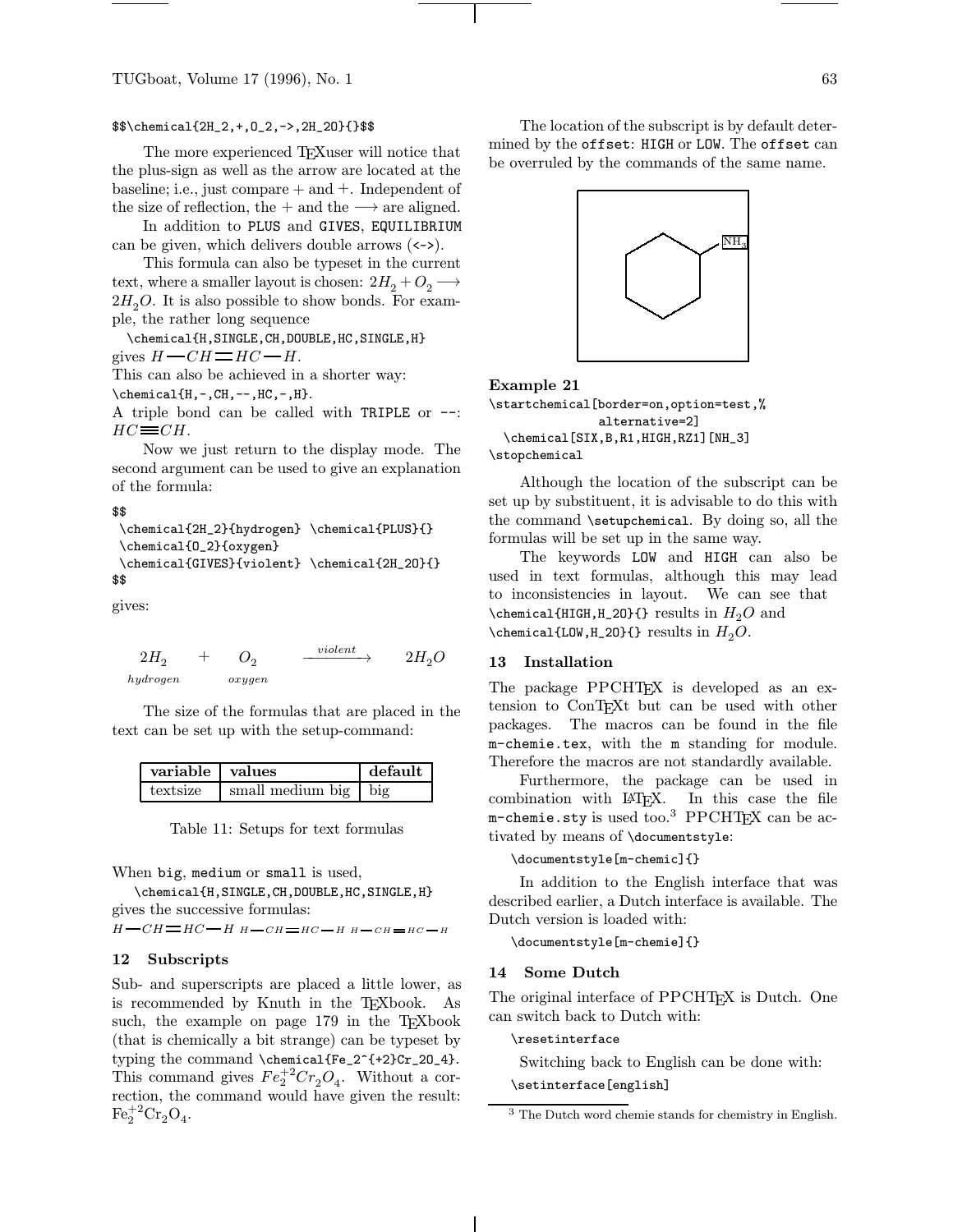Although more interfaces are possible, only the Dutch and English are implemented. In the file m-chemie.sty the interfaces are defined.



### Example 22

\startchemie[assenstelsel=aan, kader=aan] \chemie[SIX, B, R12, RZ12][A, B] \stopchemie

#### 15 Extensions

All T<sub>F</sub>X-users are allowed to use the PPCHT<sub>F</sub>Xmacros in another, non-commercial, way. However, some caution has to be taken into account, since the macros are still being developed, optimized and made more robust. Some macros may seem quite complicated, but appearances are deceptive. For example, commands in the shape of \setup... utilize the macros that support nesting and different ASCIIlayouts. Compare for instance:

```
\setupchemical[size=small]
```
with:

```
\setupchemical
  [size=small,
   scale=500,
   textsize=big]
```
Setups can be given in an arbitrary sequence. When possible, spaces and newline-characters are suppressed and errors are announced.

The following overview shows the available structures. We use a somewhat smaller corps to save space. The manual of PPCHTEX is a bit more extensive in its overviews.



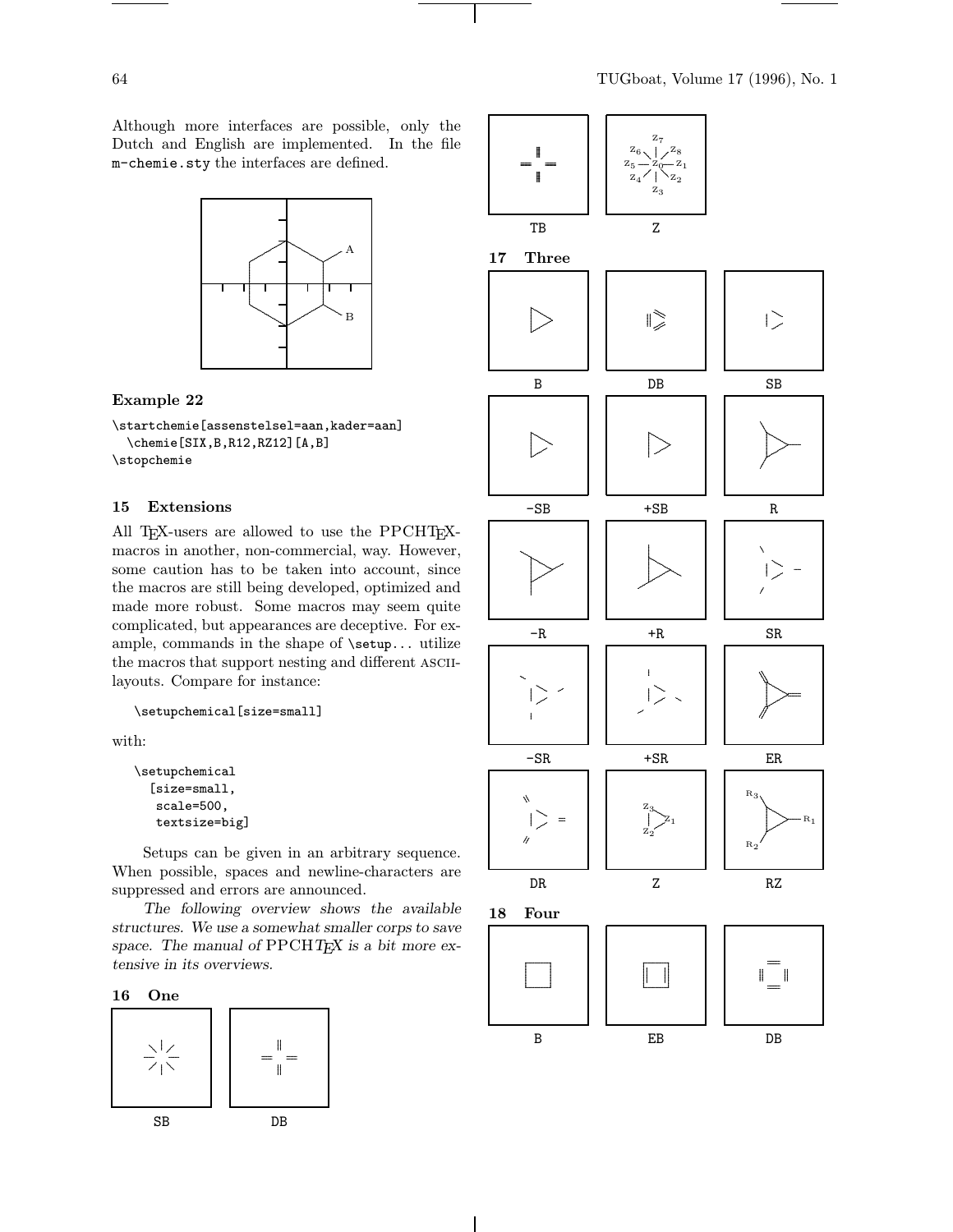$\overbrace{\hspace{40pt}}^{ \hspace{40pt} \bullet \hspace{40pt} \bullet \hspace{40pt} \bullet \hspace{40pt} \bullet \hspace{40pt} \bullet \hspace{40pt} \bullet}}$ 



 $\overline{\phantom{a}}$ 

 $\sim$